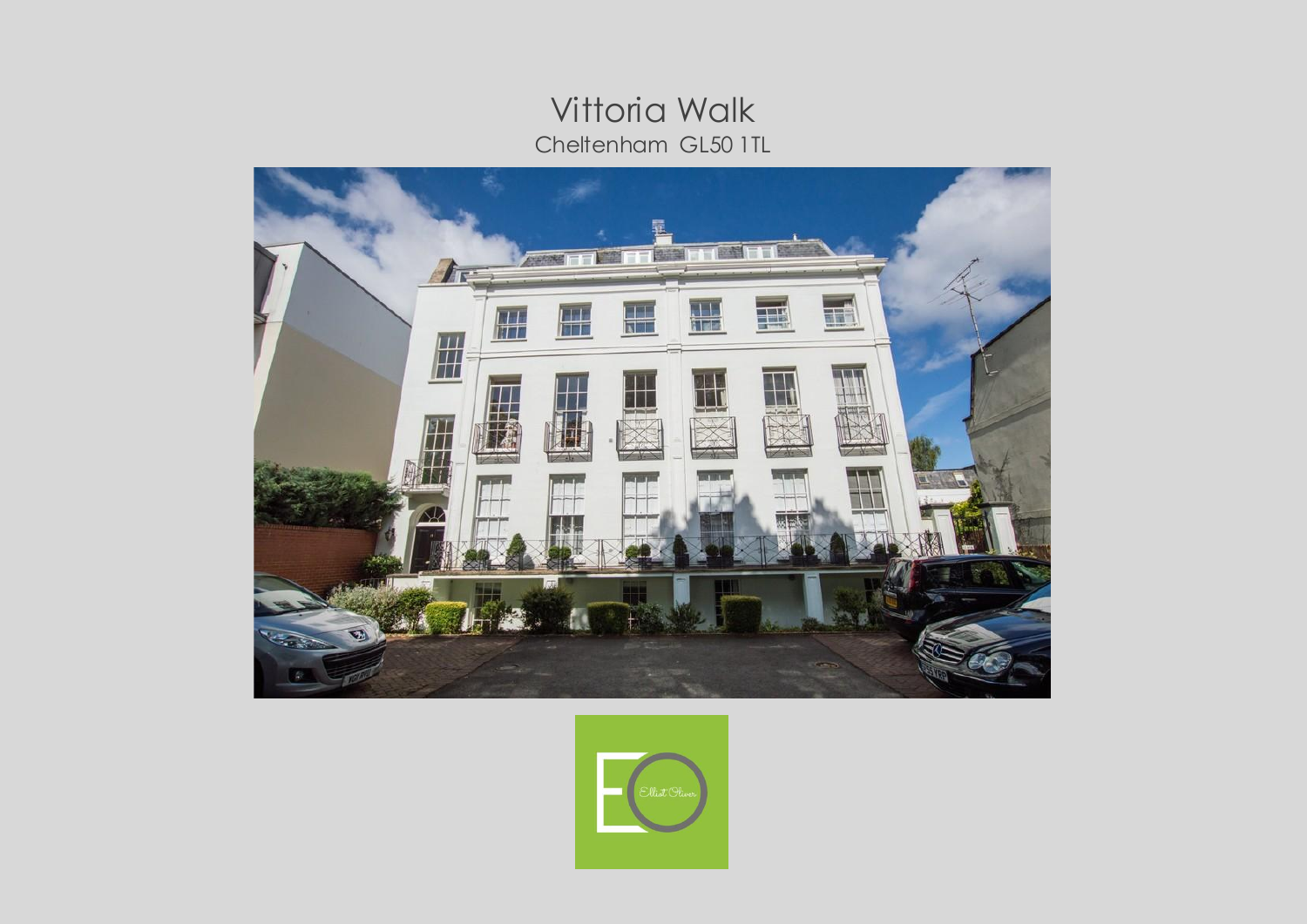



# Flat 5, 15 Vittoria Walk, Cheltenham, GL50 1TL

Excellent Condition Throughout • Modern Fitted Kitchen • Two Double Bedrooms • Private Courtyard Garden • Conservatory • Allocated Off Road Parking Space

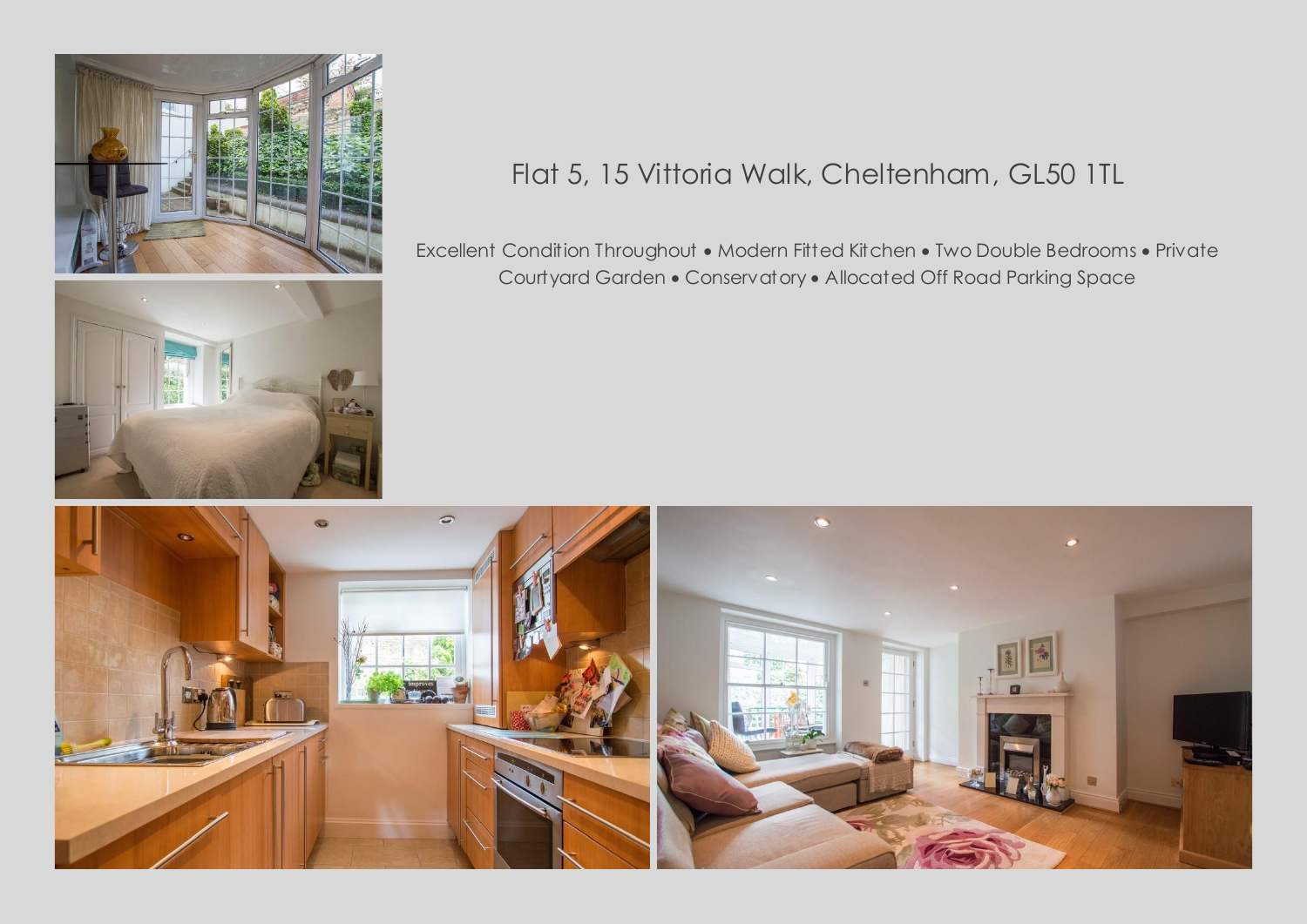





Located on Vittoria Walk just a short stroll from the town centre, Montpellier and Imperial gardens is this delightful garden level apartment situated in a Grade II Listed Victorian villa converted in the 90's. It is beautifully presented and offers spacious accommodation with the added benefit of its own private courtyard garden as well as access to communal gardens and allocated parking.

#### **HALLWAY**

Door from communal hall. Wooden flooring. Telecom entry. Storage cupboard. Radiator.

## **LIVING ROOM**

11' 11" x 14' 6" (3.63m x 4.42m) Sash window and glazed door leading out to the conservatory. Wooden flooring. Radiator. Feature fireplace. Ceiling spotlights.

# **KITCHEN**

9' 10" x 7' 0" (3m x 2.13m) Sash window to the rear. A matching range of wall and base units with integrated appliances comprising:- fridge, freezer, dishwasher, washing machine, oven, hob and microwave. Cupboard housing wall mounted boiler. Ceiling spotlights. Tiled flooring.

### **CONSERVATORY**

9' 7" x 6' 7" (2.92m x 2.01m) Double glazed windows all round and double glazed door out to the garden. Wooden floor.

### **BEDROOM 1**

9' 4" x 10' 4" (2.84m x 3.15m) Sash window to front. Radiator. Built in double wardrobe. Ceiling spotlights.

# **BEDROOM 2**

8' 4" x 9' 9" (2.54m x 2.97m) Sash window to front. Radiator. Built in wardrobes. Ceiling spotlights.

## **BATHROOM**

Three piece white bathroom suite comprising :- Panel bath with shower over, low level WC and pedestal wash hand basin. Tiled walls and floor. Extractor fan. Towel rail radiator.